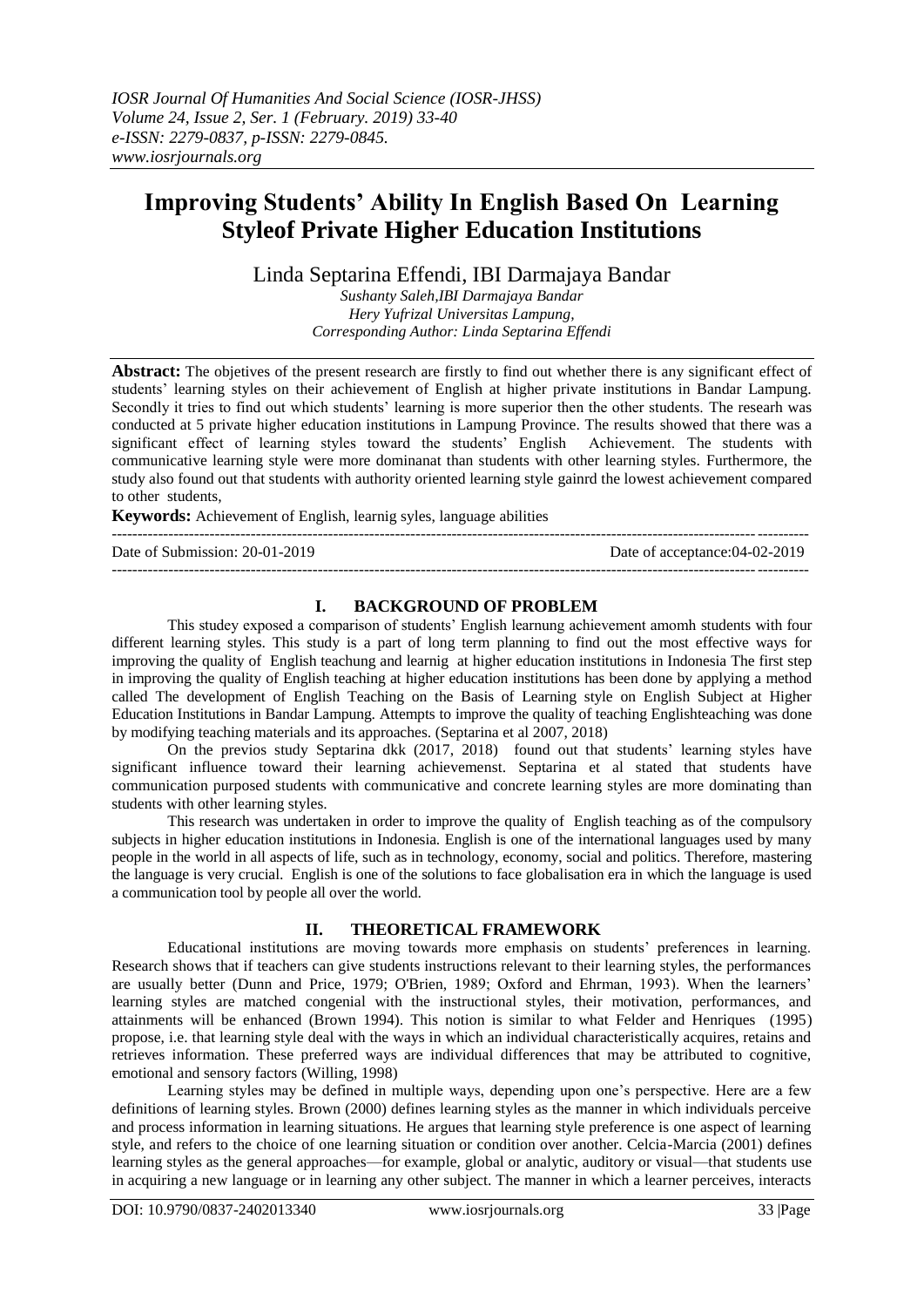with, and responds to the learning environment. Each learner has his or her own learning style(s) that is (are) employed when doing a specific task. They learn in different ways; some tend to learn by seeing, others by hearing and some desire to learn on their own, while others prefer to learn by interacting with their peers (Riazi & Riasati, 2007).

A learning style is a student's consistent way of responding to and using stimuli in the context of learning. Keefe (1979) defines learning styles as the "composite of characteristic cognitive, affective, and physiological factors that serve as relatively stable indicators of how a learner perceives, interacts with, and responds to the learning environment. While according to Willing (1988), learning style is inherent and pervasive and is a blend of cognitive, affective, and behavioral elements. He stressed that an individual's learning style is an intrinsic and innate behavior that individual has in him which is influenced by several factors in their life that has caused them to have a particular learning style or preferences. Thus, learning styles are not really concerned with *what* learners learn, but rather *how* they prefer to learn.

Many people recognize that each person prefers different learning styles and techniques. Learning styles group common ways that people learn. Everyone has a mix of learning styles. Some people may find that they have a dominant style of learning, with far less use of the other styles. Others may find that they use different styles in different circumstances. There is no right mix. Nor are your styles fixed. You can develop ability in less dominant styles, as well as further develop styles that you already use well.

Learning styles in [education](http://en.wikipedia.org/wiki/Education) refers to the contested hypothesis of systematic differences in individuals' natural or habitual pattern of acquiring and processing information in [learning](http://en.wikipedia.org/wiki/Learning) situations. A core concept is that individuals differ in how they learn. The idea of individualized learning styles originated in the 1970s, and has greatly influenced education. In fact, there is a stunning variety of learning styles. Most people possess a dominant or preferred learning style. Learning styles may also prove useful for helping students with mastering meta learning (being aware of and taking control of one's learning).However, one or more of these styles is usually dominant. This dominant style defines the best way for a person to learn new information. This style may not always be the same for all tasks. Learners may prefer one style of learning for one task, and a combination of others for another task

All these definitions of learning styles are directed towards the notion of the preferred ways applied by individuals to concentrate on, process, internalize and retain new information; a preferred way implies that it will be effective for those who prefer it, and less effective for those who prefer another learning style. However, non- preferred styles are not necessarily exclusive; they can be learned, although it would be probably hard, especially for those who have strong or extreme preferred styles.

Yufrizal (2007) provides one example of research on learning style by applying Willing"s model of learning categorizes. This studies has at least shown how Willing"s model which has been adapted by him could be applied to categories second/ foreign language learner's learning style preference.

That is why the researcher is going to adopt Yufrizal"s questionnaire which also has adapted from Willing's learning style categories, since this categories can be applied to foreign language learner especially in Indonesian context. Beside that, Willing's questionnaire is also chosen as the instrument because it is a rather updated one among the very few questionnaires" (Kolb 1976) that examined learner types, which were of great "practical usefulness" to teachers (Willing 1988:67). Compared with other learning style constructs such as being field dependent and field independent (Witkin 1976), reflective versus impulsive (Kagan 1965), or deepelaborative and shallow-reiterative (Schmeck 1983), which are more general and educationally oriented, the learner types identified by Willing and the learning methods mentioned in the questionnaire seem more comprehensive, applicable and relevant to language learning contexts.

Individual cognitive ability to gain knowledge through long term socialization process is called "learning styles""(Reynolds,1997).Learning stylecan be defined as individual ways of getting information and knowlede in learning situation in which can be used to influence the decision and behavior of the person. According to Willing(2008),learning style is cohesive and can be absorbed. This is cohesive ties of the combination between cognitive, affective,and behavior elements. Which was influenced by

Willing(2008)stressed that a person"s learning styles is an absolute born reward of a person which was influenced by some factors that make the person have a tendency toward certain behavior.

Researcers have tried many ways to prove that learnig style could give great influence to the class. Two researchers such as DunnandDunn(2008) wrote that students are influenced by

(1)their environment directly, such as noise, light, and temperature.(2) their inner feelings such as motivation, fear, and resposibility, (3)the needs to socialize, such as matcing, to be friends, feeling alone and grouping, to be friend, to be alone, and many other variations. (4)phisycal needs such as food, strength, time and mobility.

They assume that if students are taughr in accordance with their wish and learning styles thhat they like, then they could get highr score in a test.better behavior and the teaching time could be moreefficient.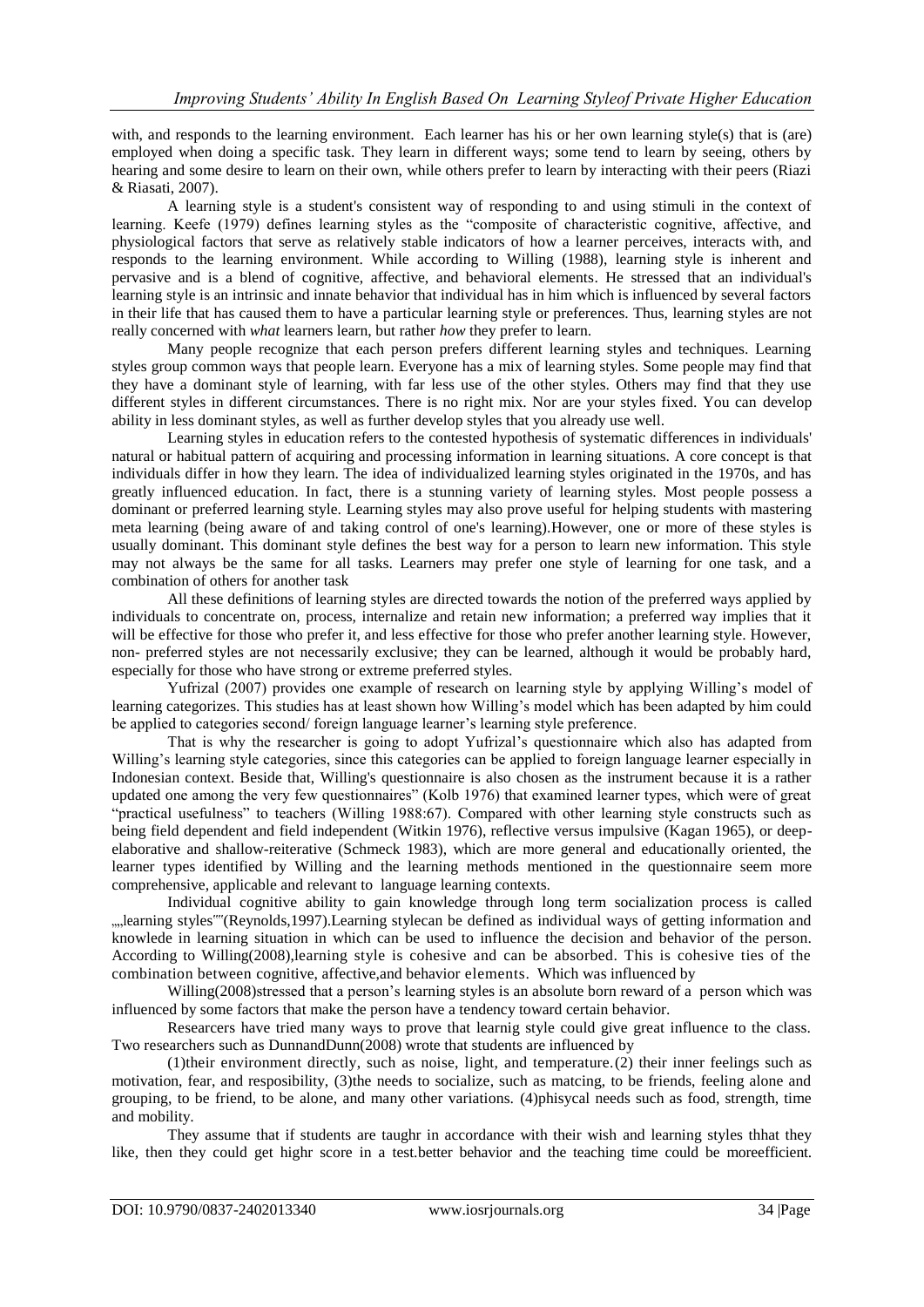Therefore, it is more advatages for educators if we can teach our students in their learning styles. (Dunn& Dunn, 2008).

Students have their own approach in learning that perhaps become more important than just merely using certain strategies or technique in studying(Mariani,2006). During the experience and process of learning, every individual will be shaped in different ways whch later resultes in achievement. Learning styles had become one that distinguish individual in one learning process beside that other variables such as age, talents, intelligent, motivation, and other social factors (Skehan, 2009).

The dominant role of students' learning style had become evidence if they realize what learning style they have, then students and teachers could find out the most effective way of learning. (Coffieldet.al,2004).It is important for teachers to identify students' learning style differences because it can help them the most appropriate way in teaching students based on their own learning styles.

The types of assignment given by teachers is also part of the activities in class. If teachers are capable of assigning tasks suitable with their students' learning style, then the results will be better. When students" learning styles are parallel with the learning students want then morivation and learning outcomes will automatically increase. (Brown 2000).

Speaking taskis one of the activities that require students to take part actively without maing them afraid, one which stress on the meaning of learning, one which sees the results of the stdents' involvement in learning processes. Task is not a good topic for learning but it can increase students' motivation and invovement.Task is a frame and learning activies in the class.

Pindu(2007),in the results of his study found out that there was a significant interaction between the model of teaching writing in groups and individual in their learning style of writing in English. Style. While Nonetis"ah (2007)who also focused her research on students" learning style found that tehere is a significent difference in students" ability in English among students with concrete,and students with communicative, analytic, and mixed learng styles.

ClaxonandMurrell(2007:52) in their studies also found out that students who were taught in accordance with their learning styles were proved to have better achievement in reading and that their learning experiences are more positive.

#### **III. RESEARCH METOD**

This research was done by qualitative and quantitative paradigm of quasi experimental,tthat is "a design with a primary purpose of testing the existence of causal relationship among two or more variables and which the data were collected from two or more nonequivalent groups' (Hedrick at.al.1993, p.58-59). A research plan which study experts' judgment on the object being studied.

This study requires a number of relevant data for the study. There are two kinds of data needed for the study. Both types of data are primary data. According to CooperandEmory (1996)primary data are directly coming from direct resources collected specifically with the research done. Primary data resources in this researc was gined throgh the distribution questionnaires to the experts. In this case the exper judgement on the quality of learning materials designed bt the researcher.

Resource persons consist of experts on English learning from privae and public higher education institutions in Lampung Province. The total number of resource people are 9 people from various background..

The method used in this research is expert judgment. A metod that uses experts judgement on a research judgement. In this case expert judgment on the research object.

Data collection method used in this research is expert judgement, a method which take expert as the decision maker on the research planning.

This researh was undertaken in 7 private and public higher education institutions in Bandar Lampung. i.e IBI Dharma Jaya, Akper Panca Bhakti, A2L, Universitas Saburai, STKIP PGRI, dan Universitas Tulang Bawang (UTB). While thebresearh was undertaken during the odd semester of 2017/2018

Data collecting techniques is the most strategic in research, because the main objective of a research is getting the data. Data collection can be done in various settings and from variuos sources. For data of expert judgment, a set of questionnaires in the form of expert evaluation on learning material design of English.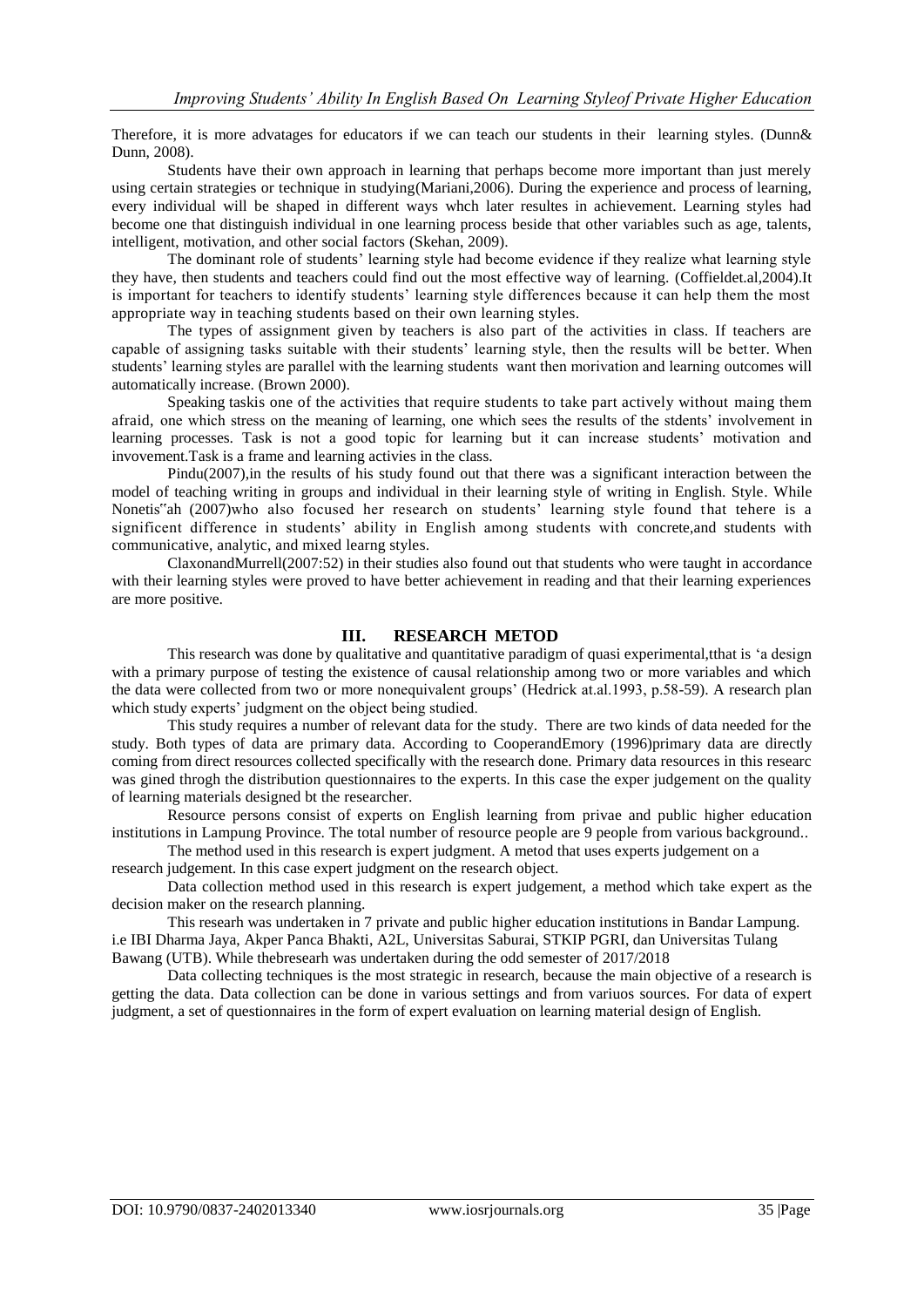# **IV. RESULTS AND DISCUSSION**

In this study, the number of respondents rectuited for this study is 350 people from 6 higher intitutions in Bandar Lampung.

| <b>Those I</b> Distribution of sumple from a inglier education mistributions |                   |     |      |  |  |  |
|------------------------------------------------------------------------------|-------------------|-----|------|--|--|--|
| No                                                                           | University        |     | %    |  |  |  |
|                                                                              | A2L               | 31  | 8,1  |  |  |  |
| 2.                                                                           | Akper Panca Bakti | 34  | 9,0  |  |  |  |
| 3.                                                                           | <b>STKIP PGRI</b> | 29  | 7.6  |  |  |  |
| 4.                                                                           | Darma Jaya        | 56  | 14,8 |  |  |  |
| 5.                                                                           | <b>USBRJ</b>      | 165 | 43,4 |  |  |  |
| 6.                                                                           | <b>UTB</b>        | 65  | 17.1 |  |  |  |
|                                                                              | Jumlah            | 380 | 100% |  |  |  |

**Tabel 1** Distribution of sample from 6 higher education institutions

After the implementation of the tasks, a set of test was given to the participants. The tests are vocabulary test as a compatible task for students with concrete learning style; speaking test as a compatible task for students with communicative learning style; grammar test as a compatible task for students with authorityoriented learning style; and a writing task as a compatible task for students with analytic learning style.

Table2 below summarizes the descriptive statistics of students" score on the four tests based their learning styles.

|         |       | N  | Mean    | Std.      | Std. Error | Minim | Maximu |
|---------|-------|----|---------|-----------|------------|-------|--------|
|         |       |    |         | Deviation |            | um    | m      |
| Lab     | 1,00  | 24 | 63,3750 | 11,35136  | 2,31709    | 41,00 | 78,00  |
| work    | 2,00  | 24 | 66,8333 | 7,83896   | 1,60012    | 50,00 | 76,00  |
|         | 3,00  | 24 | 68,7917 | 6,82692   | 1,39354    | 50,00 | 78,00  |
|         | 4,00  | 24 | 64,5417 | 7,92343   | 1,61736    | 41,00 | 75,00  |
|         | Total | 96 | 65,8854 | 8,77301   | .89539     | 41,00 | 78,00  |
| Speakin | 1,00  | 24 | 64,0556 | 11,04128  | 2,25379    | 41,67 | 78,67  |
| g       | 2,00  | 24 | 67,0000 | 7,32015   | 1,49422    | 50,00 | 77,33  |
|         | 3,00  | 24 | 69,5000 | 6,03212   | 1,23130    | 52,33 | 78,67  |
|         | 4,00  | 24 | 57,9903 | 21,15558  | 4,31836    | 6,33  | 74,33  |
|         | Total | 96 | 64,6365 | 13,35235  | 1,36277    | 6,33  | 78,67  |
| Gramm   | 1,00  | 24 | 63,0833 | 11,57928  | 2,36361    | 41,00 | 78,00  |
| ar      | 2,00  | 24 | 66,0417 | 7,68103   | 1,56788    | 50,00 | 78,00  |
|         | 3,00  | 24 | 68,3750 | 6,42558   | 1,31162    | 52,00 | 78,00  |
|         | 4,00  | 24 | 65,4583 | 8,53626   | 1,74246    | 44,00 | 80,00  |
|         | Total | 96 | 65,7396 | 8,82967   | ,90117     | 41,00 | 80,00  |
| Writing | 1,00  | 24 | 73,7500 | 9,51086   | 1,94140    | 53,00 | 85,00  |
|         | 2,00  | 24 | 71,6667 | 4,72428   | .96434     | 62,00 | 78,00  |
|         | 3,00  | 24 | 71,5417 | 8,25664   | 1,68538    | 52,00 | 83,00  |
|         | 4,00  | 24 | 68,5000 | 9,39473   | 1,91769    | 52,00 | 85,00  |
|         | Total | 96 | 71,3646 | 8,28965   | ,84606     | 52,00 | 85,00  |

Table 2 Descriptive statistics of students' score based on their learning styles

The following table summarizes the result of Anlysis of Variance (ANOVA) of students" scores on vocabulary test, speaking test, grammar test, and writing test.

**Table 3** ANOVA of four test based on students' learning styles

|                                | Sum of Squares | df | Mean Square |       | Sig. |
|--------------------------------|----------------|----|-------------|-------|------|
| Lab work Between Groups        | 418,865        |    | 139,622     | 1,864 | .141 |
| Within Groups                  | 6892,875       | 92 | 74,923      |       |      |
| Total                          | 7311,740       | 95 |             |       |      |
| <b>Speaking Between Groups</b> | 1769,989       | 3  | 589,996     | 3,579 | ,017 |
| Within Groups                  | 15167,107      | 92 | 164,860     |       |      |
| Total                          | 16937,096      | 95 |             |       |      |
| <b>Grammar Between Groups</b>  | 340,115        | 3  | 113,372     | 1.476 | 226  |

DOI: 10.9790/0837-2402013340 www.iosrjournals.org36 |Page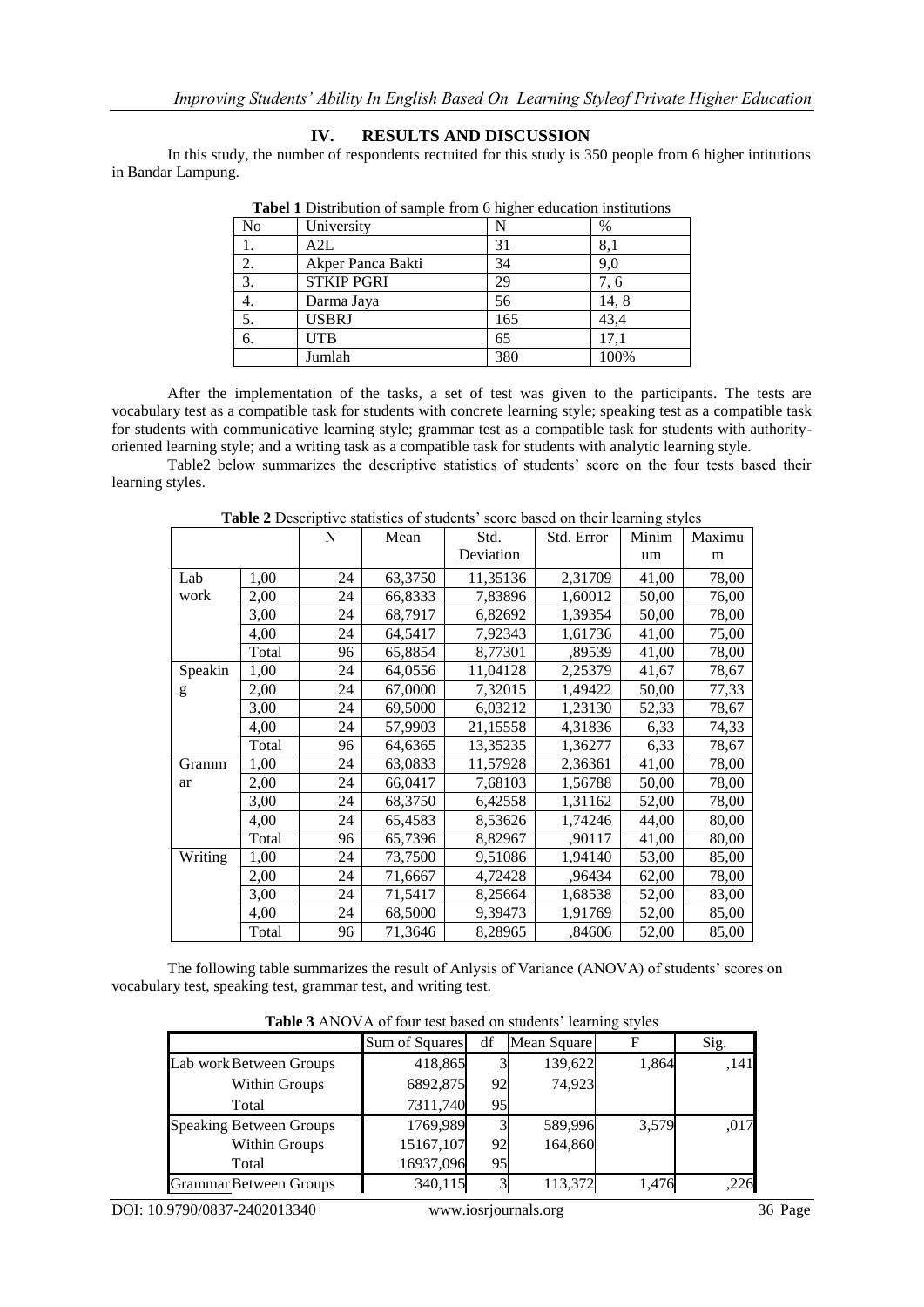|         | Within Groups  | 7066,375 | 92 | 76,808  |       |      |
|---------|----------------|----------|----|---------|-------|------|
|         | Total          | 7406,490 | 95 |         |       |      |
| Writing | Between Groups | 336,448  |    | 112,149 | 1,666 | ,180 |
|         | Within Groups  | 6191,792 | 92 | 67,302  |       |      |
|         | Total          | 6528,240 | 95 |         |       |      |

Based on the ANOVA results, it was found that there is no significant signficant difference among students with different learning styles on the four learning tasks designed for this study. However, a scheffe post hoc design showed there are relative differences among tasks based on students' learning style.





The graph shows that in terms of lab work task which represents the type of task preferred by students with concrete learning style, it was found that there is no relationship between learning styles on the type of task. The highest score was achieved by the students with authority-oriented learning style and the lowest score achieved by students with concrete learning style



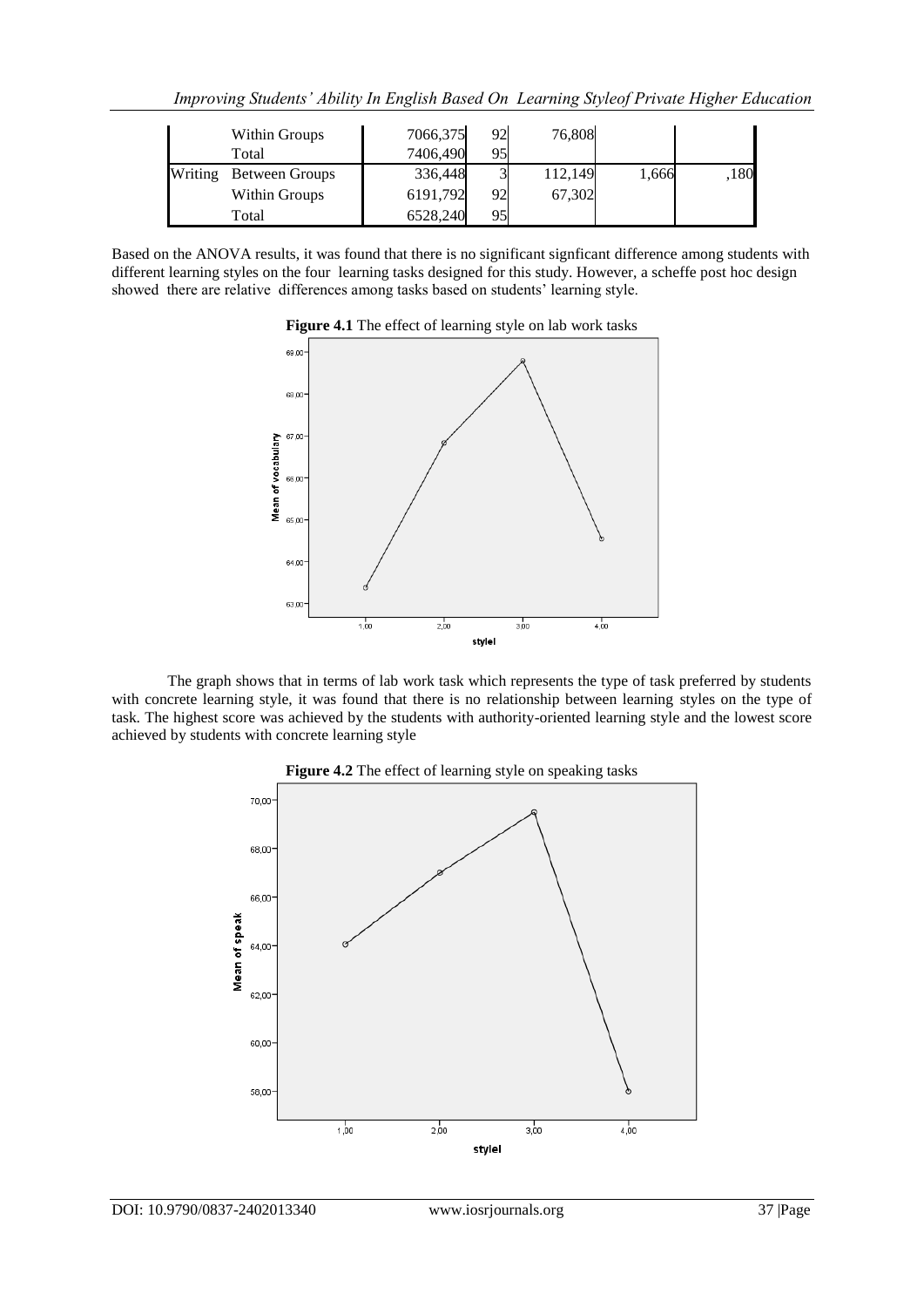The graph shows that in terms of speaking task which represents the type of task preferred by students with communicative learning style, it was found that there is no relationship between learning styles on the type of task. The highest score was achieved by the students with authority-oriented learning style and the lowest score achieved by students with analytic learning style



The graph shows that in terms of grammar task which represents the type of task preferred by students with concrete learning style, it was found that there is a matched relationship between learning styles on the type of task. The highest score was achieved by the students with authority-oriented learning style and the lowest score achieved by students with concrete learning style



**Figure 4.4** The effect of learning style on writing tasks

The graph shows that in terms of writing task which represents the type of task preferred by students with analytic learning style, it was found that there is no relationship between learning styles on the type of task. The highest score was achieved by the students with concrete learning style and the lowest score achieved by students with analytic learning style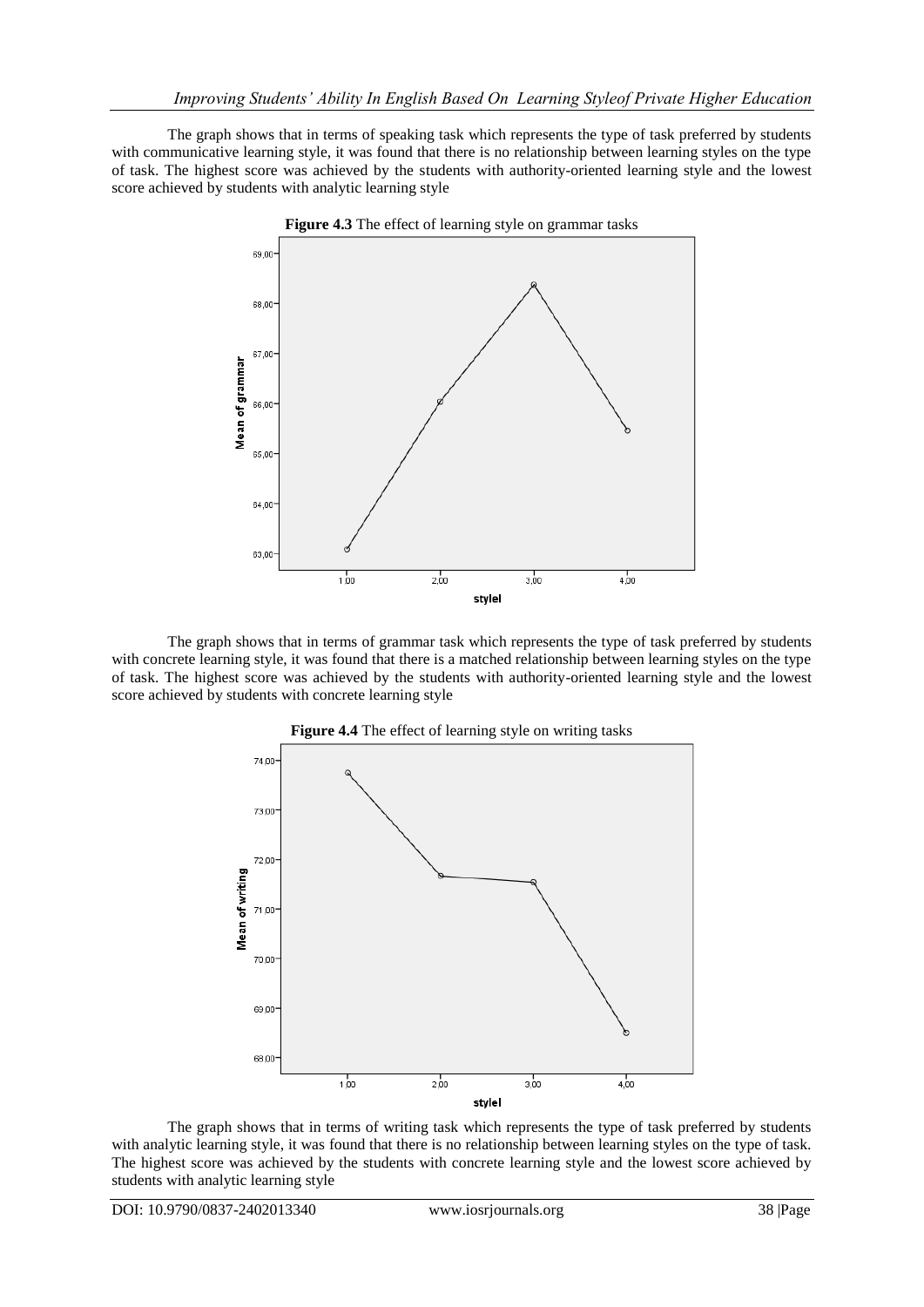# **V. DISCUSSION**

The most important finding of this study is that although there is no significant effect of learning style toward the learning tasks, there is a relative difference in achievements of tasks by students with different learning style. The most dominant students in performing the tasks were the students with concrete and communicative. This is in line with the previous findings by Yufrizal (2007) and Nonetis"ah (2010) who found that the most dominant types of learning style in learning language were the students with concrete and communicative learning styles. This might be due to the fact that the sample recruited for the current study was the students who learning English as a general subject not as specific purpose subject.

The result of this finding supported the previous research by Dunn and Price (1979) in Jhaish, M.A (2010) who said that if teachers can give students a kind of task that is relevant to their learning styles, the performances are usually better. When the learners" learning styles are matched congenial with the instructional styles, their motivation, performances, and attainments will be enhanced. In line with Ho (1999) in Bidabadi, F.S and Yamat, H (2012) who suggested that identifying the students" learning style preferences at the beginning of each course can assist their teachers in making adjustments in the proportion of task types to facilitate the learning of the students.

#### **VI. CONCLUSION**

From the discussion of the results of the study, it can be concluded that that there was a positive effect of learning styles toward the students" English Achievement. Furthermore, the study also found out that students with communicative learning style gained better achievemnt in English communication than students with other learning styles.

#### **REFERENCES**

- [1]. Barmeyer, I, C (2005). Learning styles and their impact on cross-cultural training: An international comparison in France, Germany and Quebec. *International Journal of Intercultural Relation. France*
- [2]. Bidabadi, F. S and Yamat, H. (2012). *The Relationship between English Listening Proficiency Levels and Learning Styles.*University Kebangsaan Malaysia.
- [3]. Dornyei , Z (2005). *The Psychology Of The Language LearnerIndividual Differences In Second LanguageAcquisition*. University of Nottingham
- [4]. Hyland, K. (2008). *Culture and Learning: A study of the Learning Style preference of Japanese Students*. International Pacific College. New zealand
- [5]. Hatch, E. and Farhady, H. 1982. *Research Design and Statistic for Applied Linguistics.* Massachussette: Newbury House Publisher.
- [6]. Heaton., JB. (1988). *Writing English Language Test, new Edition*. Longman handbooks for language teachers. London and NewYork.
- [7]. Hutchinson, T. and Waters, A. 1987. *English for Specific Purposes*: a learning centered approach. Cambridge: Cambridge University Press.
- [8]. Jhaish, M.A (2010). *The Relationship among Learning Styles, Language Learning Strategies, and the Academic Achievement among the English Majors at Al-Aqsa University.* The Islamic University Deanery
- [9]. Kaminska, P. M (2014). *Learning Styles and Second Language Education*. Cambridge Scholars Publishing
- [10]. Kosar, G and Bedir, H (2014). *Strategies-Based Instruction: A Means Of Improving Adult Efl Learners' Speaking Skills*. International Journal of Language Academy. University of Çukurov
- [11]. Nation, I.S.P. 1993. *Curriculum Design.* English Language Institute. Victoria University of Wellington.
- [12]. Nonetis"ah (2009). *"Perbedaan Gaya Belajar Siswa, Gaya Mengajar Guru dan Lamanya Belajar Siswa di luar Sekolah Terhadap Kemampuan Berbahasa Inggris Siswa Kelas IX SMPN 16 B. Lampung*"Unpublished Thesis. Lampung University.
- [13]. Project Management Com (retrieved, 23 September, 2018)
- [14]. Richards, J. C. 2001. *Curriculum Development in Language Teaching*. Cambridge: Cambridge University Press.
- [15]. Richmond, A. S., & Cummings, R. (2005). Implementing Kolb"s learning styles into online distance education. *International Journal of Technology in Teaching and Learning, 1*(1)*,* 45-54
- [16]. Septarina, L. Saleh, S, and Yufrizal, H. 2018.Analysis of Language Learnig Styles and Language Acievement of Higher Educatin Students in Lampung. Englis *Literature and Language Review. 4,issue 3. 34-42*
- [17]. Septarina, L. Saleh, S, and Yufrizal, H. 2017.PengembanganPembelajaranBahasaInggris BerbasisGayaBelajar MahasiswaPada Matakuliah UmumBahasaInggrisDiPerguruan Tinggi SwastaDiBandar Lampung. Universitas Lampung. Resarch Report